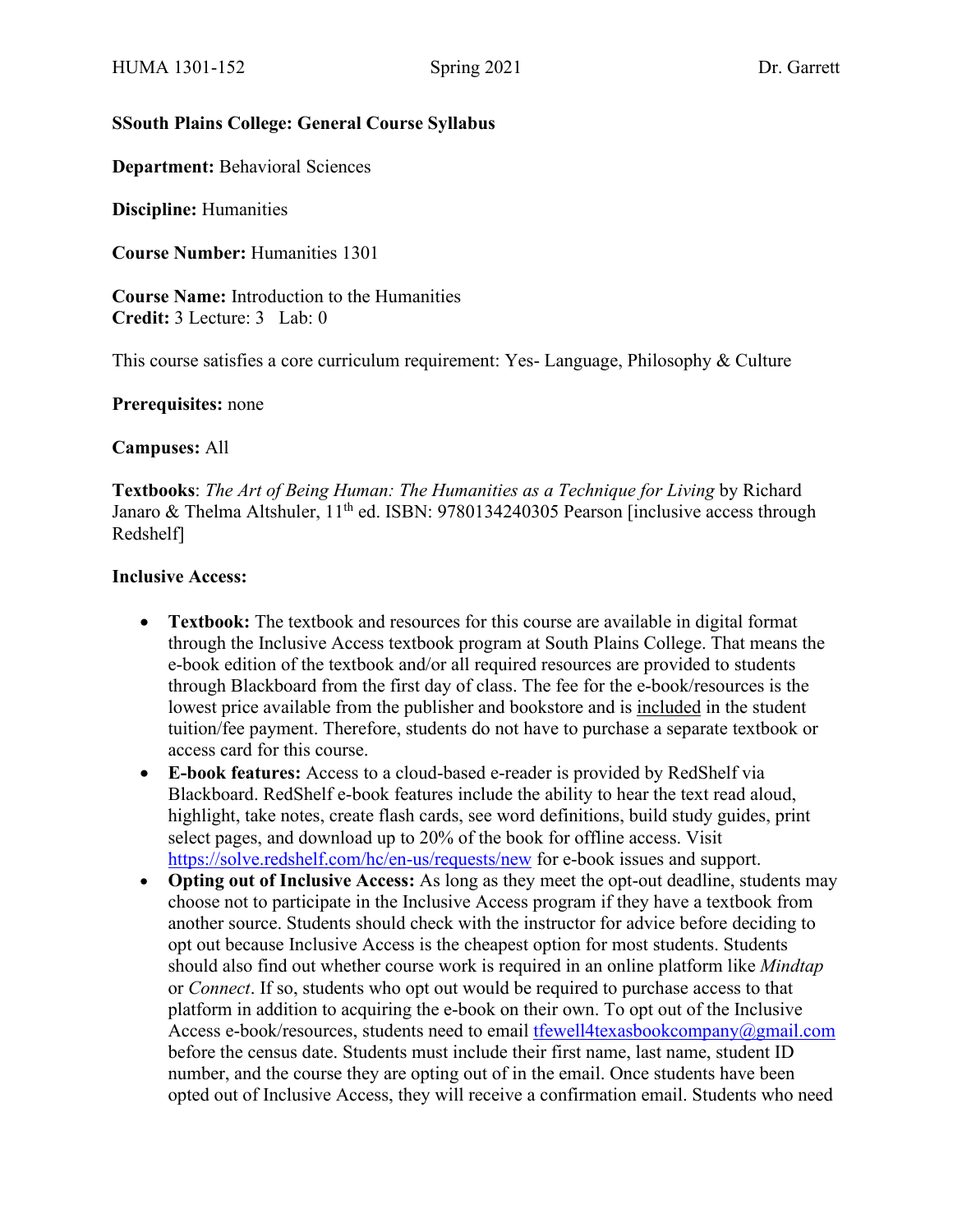assistance to opt out should contact the SPC Bookstore. The Inclusive Access fee will be refunded to students who opt out before the census date for their term of enrollment. The census date for fall and spring is the twelfth class day. The census date for shorter terms varies between the second and third class day.

**Course Specific Instructions:** refer to individual instructor's course information sheet

**Course Description:** This course is an interdisciplinary, multi-perspective assessment of cultural, political, philosophical, and aesthetic factors critical to the formulation of values and the historical development of the individual and of society.

**Course Purpose:** This course is an introductory course designed to acquaint students with a broad understanding of how the arts interface with individual and societies. A holistic approach will be utilized to explore ideas of aesthetic and intellectual creation in order to understand the human experience across cultures.

**Course Requirements:** To maximize the potential to successfully complete this course, the student should attend all class meetings, complete all homework assignments in a timely manner, and complete all examinations including the final exam. Internet courses require the work to be completed in specific time periods.

**Course Evaluation:** Refer to the instructor's course information sheet for specifics on assignments and testing.

**Attendance Policy:** Whenever absences become excessive, and in the instructor's opinion, minimum course objectives cannot be met due to absences, the student may be withdrawn from the course. The typical view of excessive absences is when a student misses more than two weeks of the course.

**Student Learning Outcomes/Competencies:** Students who have successfully completed this course will be expected to:

- Demonstrate awareness of the scope and variety of works in the arts and humanities.
- Articulate how these works express the values of the individual and society within an historical and social context.
- Articulate an informed personal response and critically analyze works in the arts and humanities.
- Demonstrate knowledge and understanding of the influence of literature, philosophy, and the arts on cultural experiences.
- Demonstrate an awareness of the creative process and why humans create.

# **Core Objectives addressed**:

- **Communication skills** to include effective written, oral and visual communication.
- **Critical thinking skills** to include creative thinking, innovation, inquiry and analysis, evaluation and synthesis of information.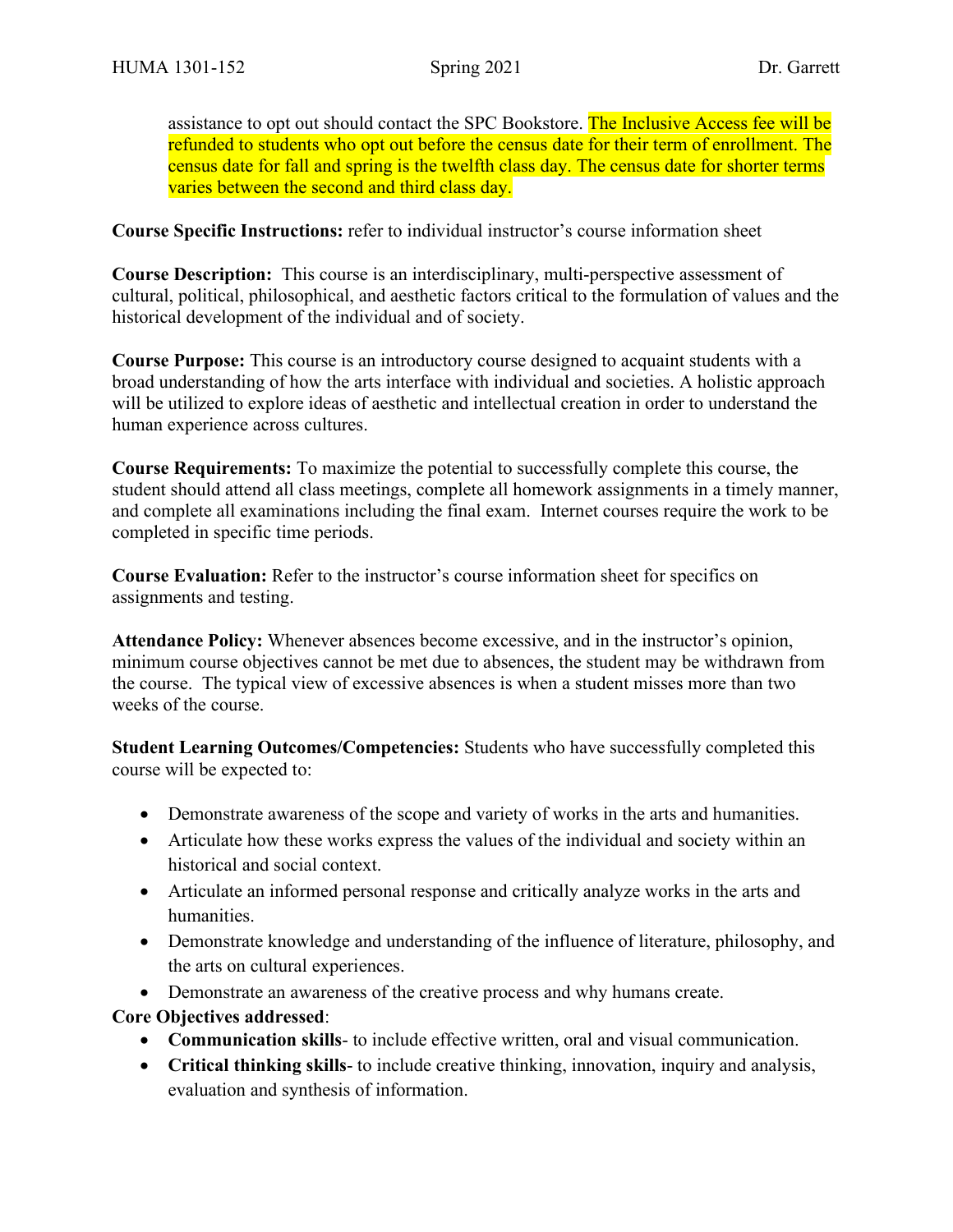- **Social Responsibility** to include the demonstrated intercultural knowledge and competence, knowledge of civic responsibility, and the ability to engage effectively in regional, national and global communities.
- **Personal Responsibility** to include the ability to connect choices, actions, and consequences to ethical decision-making.

### **Relevant SPC Policies & Procedures**

**Attendance Policy:** Students are expected to attend all classes in order to be successful in a course. The student may be administratively withdrawn from the course when absences become excessive as defined in the course syllabus.

When an unavoidable reason for class absence arises, such as illness, an official trip authorized by the college or an official activity, the instructor may permit the student to make up work missed. It is the student's responsibility to complete work missed within a reasonable period of time as determined by the instructor. Students are officially enrolled in all courses for which they pay tuition and fees at the time of registration. Should a student, for any reason, delay in reporting to a class after official enrollment, absences will be attributed to the student from the first class meeting.

Students who enroll in a course but have "Never Attended" by the official census date, as reported by the faculty member, will be administratively dropped by the Office of Admissions and Records. A student who does not meet the attendance requirements of a class as stated in the course syllabus and does not officially withdraw from that course by the official census date of the semester, may be administratively withdrawn from that course and receive a grade of "X" or "F" as determined by the instructor. Instructors are responsible for clearly stating their administrative drop policy in the course syllabus, and it is the student's responsibility to be aware of that policy.

It is the student's responsibility to verify administrative drops for excessive absences through MySPC using his or her student online account. If it is determined that a student is awarded financial aid for a class or classes in which the student never attended or participated, the financial aid award will be adjusted in accordance with the classes in which the student did attend/participate and the student will owe any balance resulting from the adjustment.

See Course Information Sheet in individual courses for more information on course attendance policy.

**Disability Services Policy:** Students with disabilities, including but not limited to physical, psychiatric, or learning disabilities, who wish to request accommodations in this class should notify the Disability Services Office early in the semester so that the appropriate arrangements may be made. In accordance with federal law, a student requesting accommodations must provide acceptable documentation of his/her disability to the Disability Services Office. For more information, call or visit the Disability Services Office at Levelland Student Health & Wellness Center 806-716-2577, Reese Center (also covers ATC) Building 8: 806-716-4675, Plainview Center Main Office: 806-716-4302 or 806-296-9611, or the Health and Wellness main number at 806-716-2529. See *South Plains College General Catalog* for more information. For more information about SPC Disability Services, please click on the following link: *<https://myspc.southplainscollege.edu/ICS/Students/FYI/>*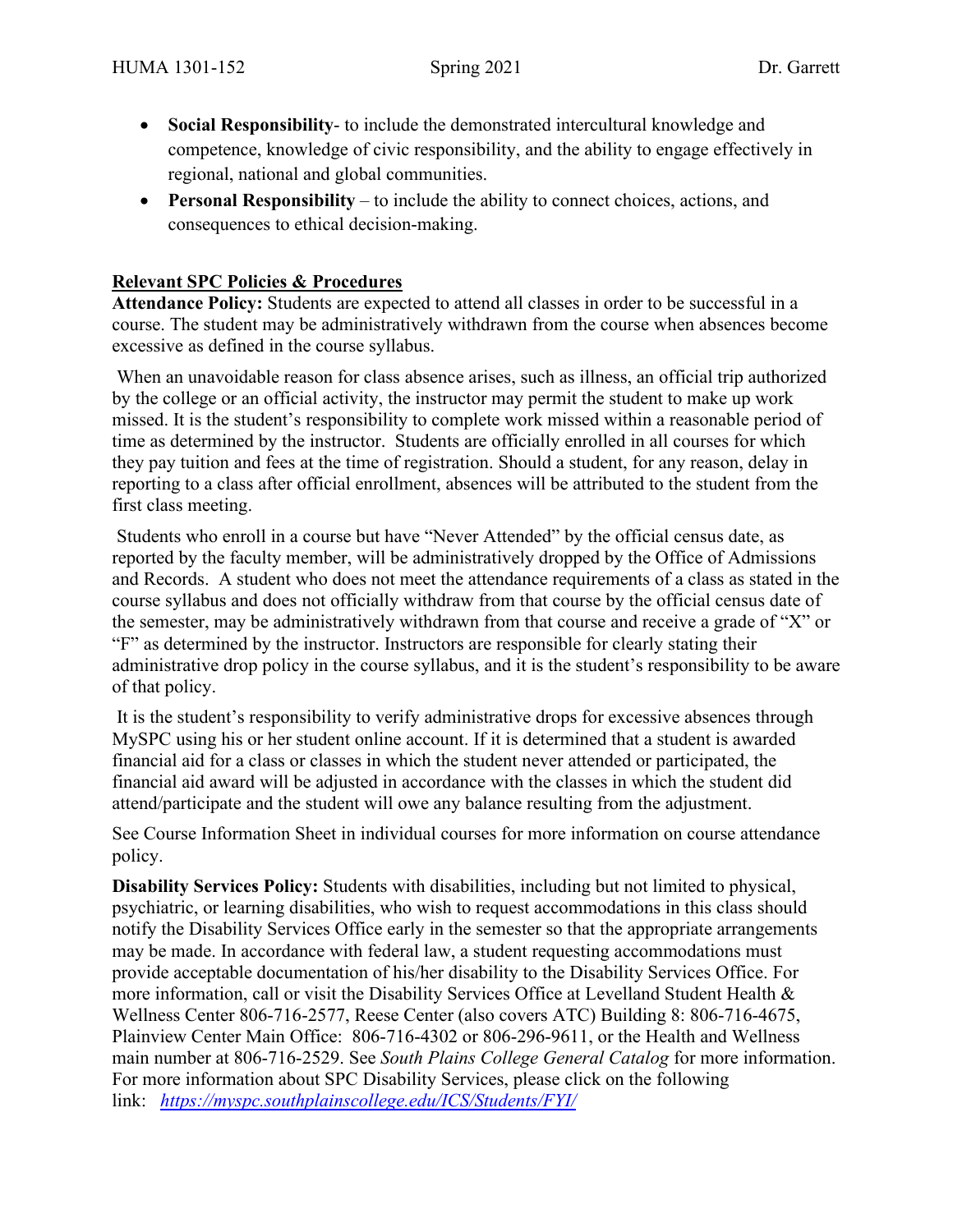**Academic Integrity Policy:** It is the aim of the faculty of South Plains College to foster a spirit of complete honesty and a high standard of integrity. The attempt of any student to present as his or her own any work which he or she has not honestly performed is regarded by the faculty and administration as a most serious offense and renders the offender liable to serious consequences, possibly suspension.

- **Cheating:** Dishonesty of any kind on examinations or on written assignments, illegal possession of examinations, the use of unauthorized notes during an examination, obtaining information during an examination from the text- book or from the examination paper of another student, assisting others to cheat, alteration of grade records, illegal entry or unauthorized presence in an office are examples of cheating. Complete honesty is required of the student in the presentation of any and all phases of course work. This applies to quizzes of what- ever length, as well as to final examinations, to daily reports and to term papers.
- **Plagiarism:** Offering the work of another as one's own, without proper acknowledgment, is plagiarism; therefore, any student who fails to give credit for quotations or essentially identifiable expression of material taken from books, Internet resources, encyclopedias, magazines and other reference works, or from the themes, reports or other writings of a fellow student, is guilty of plagiarism.

See *South Plains College Student Guide* and *South Plains College General Catalog* for more information.

See instructor's course information sheet for more information.

#### **Student Conduct Policy:**

- Classroom Conduct: Failure to comply with lawful direction of a classroom teacher relative to maintaining good order is considered misconduct on the part of the student. Repeated violations of disrupting a class may result in the student being dropped from that course.
- See *South Plains College Student Handbook* for full policy covering other areas of conduct including penalties for misconduct and procedures for disciplinary action.

**Campus Carry Policy:** South Plains College permits the lawful carry of concealed handguns in accordance with Texas state law, and Texas Senate Bill 11. Individuals possessing a valid License to Carry permit, or the formerly issued Concealed Handgun License, may carry a concealed handgun at all campus locations except for the following.

• Natatorium

For a complete list of campus carry exclusions zones by event, please visit <http://www.southplainscollege.edu/campuscarry.php>

**Grade and Academic Discipline Appeals:** South Plains College provides two procedures which allow students the opportunity to address grievances of an academic nature.

- Appeal Restrictions: Only final grades or dismissal resulting from academic discipline will be considered. The instructor's teaching ability or expertise will not be considered during the hearing. No grade or disciplinary action can be formally appealed after a period of six (6) months from the date that the student is informed
- Informal Appeal
	- o The student should schedule an appointment with the instructor of the course to discuss the final grade or disciplinary action.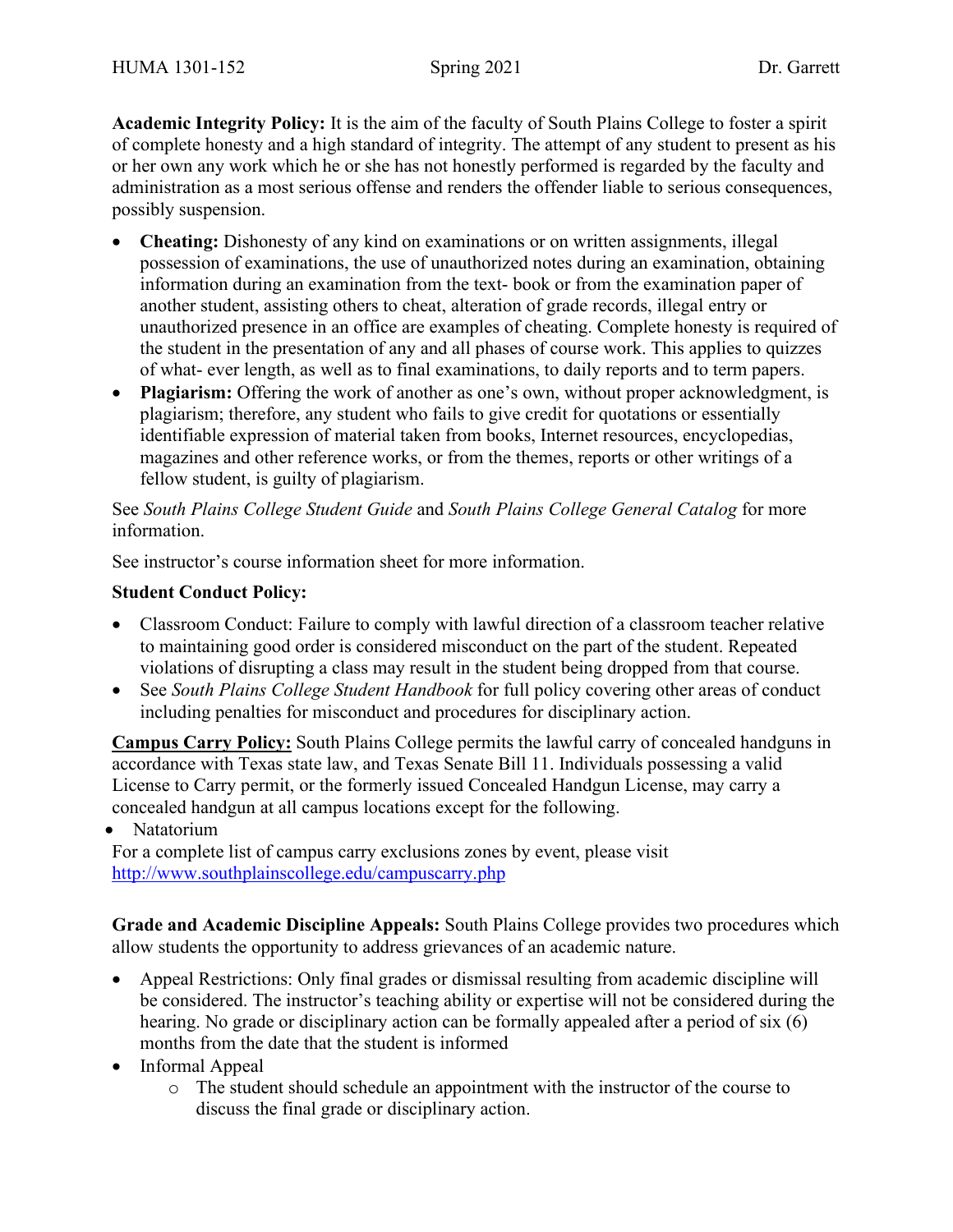- $\circ$  If the student is still not satisfied, she should schedule an appointment with the appropriate departmental chairperson to discuss the situation. The chairperson may request that the instructor also be present.
- o If the student is still not satisfied, he she should schedule an appointment with the Divisional Dean to discuss the situation. The dean may request that the chairperson also be present.
- o If the student is still not satisfied, he she should be advised of the formal appeal process.
- Formal Appeal: If the student is not satisfied with the results of the informal appeal, s/he should provide the following information, in writing, to the Vice President for Academic Affairs:
	- o A request for a formal appeals hearing.
	- o A brief statement of what is being appealed.
	- o The basis for the appeal.
	- o Pertinent facts relating to the appeal.
- The agenda of the appeals hearing will include only those factors documented in the student's appeal request letter. The Vice President for Academic Affairs will determine the date, time and place of the hearing, and notify the student accordingly.
- The Hearing
	- o Composition of the appeals committee:
		- Vice President for Academic Affairs will preside over the hearing.
		- Faculty member of the student's choice.
		- Faculty member and student selected by the Vice President for Academic Affairs.
		- **President of Student Government Association.**
		- Dean of Students.
	- o Other persons who should be available at the hearing:
		- The student who requested the hearing.
		- The faculty member involved.
		- Anyone the student or faculty member wishes to be present to substantiate the case.
		- Chairperson and Divisional Dean.
	- o Hearing procedure:
	- o The committee will hear the student's appeal during which the parties to the controversy and such representatives as desired will present all facts relating to the case. By majority vote, the committee will decide to sustain, amend or reverse the previous decision.
	- o The decision of the committee is final and completes the academic appeals procedure.

# See *South Plains College Student Guide.*

**Equal Rights Policy:** All students are entitled to equal rights under the affirmative action and equal opportunity laws. Students are also protected against unjust or biased academic evaluation, but at the same time, they are responsible for maintaining standards of academic performance established for each course in which they are enrolled. See *South Plains College Student Guide*.

**Face Covering Policy:** It is the policy of South Plains College for the Fall 2020 semester that as a condition of on-campus enrollment, all students are required to engage in safe behaviors to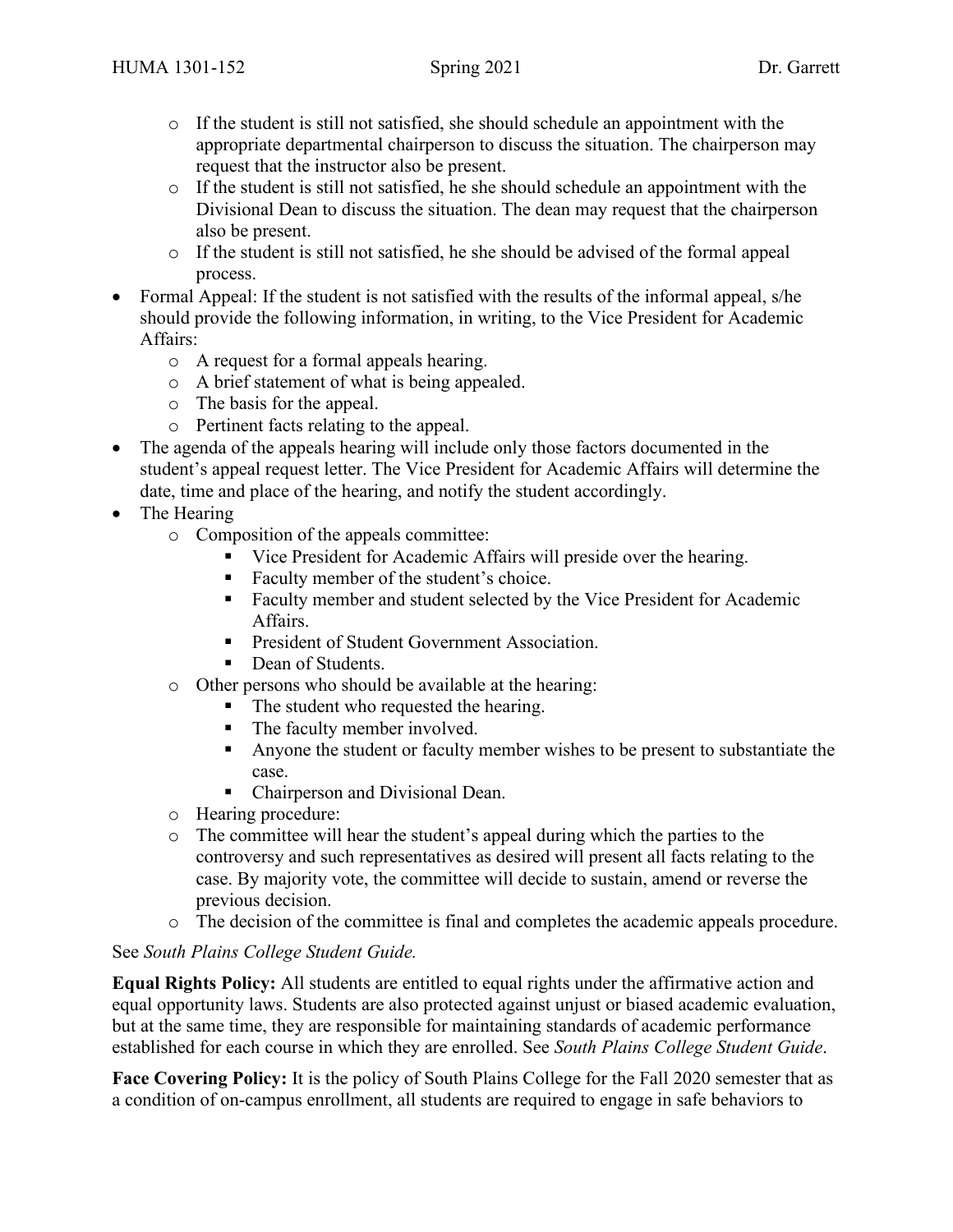avoid the spread of COVID-19 in the SPC community. Such behaviors specifically include the requirement that all students properly wear CDC-compliant face coverings while in SPC buildings including in classrooms, labs, hallways, and restrooms. Failure to comply with this policy may result in dismissal from the current class session. If the student refuses to leave the classroom or lab after being dismissed, the student may be referred to the Dean of Students on the Levelland campus or the Dean/Director of external centers for Student Code of Conduct Violation.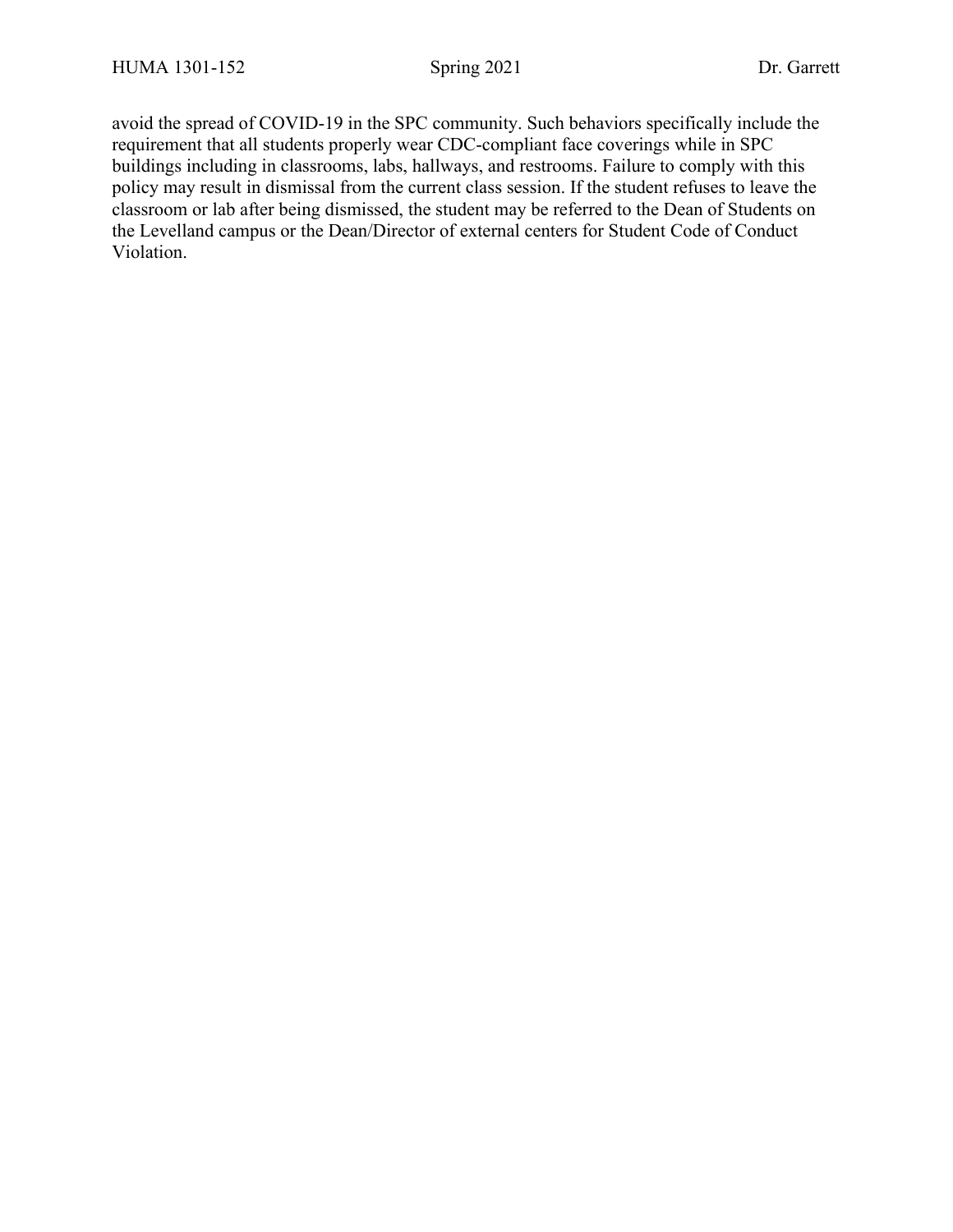and Remind.

#### Course Specific Information HUMA 1301, section 152

| Instructor:                                                                                    | Kristina M. Garrett, Ph.D.           |                   |                                    |  |  |
|------------------------------------------------------------------------------------------------|--------------------------------------|-------------------|------------------------------------|--|--|
| Office:                                                                                        | Reese Campus, Building 4, room 405-C |                   |                                    |  |  |
| Office Phone**:                                                                                | 806-716-4732                         |                   |                                    |  |  |
| $E$ -Mail**:                                                                                   | kgarrett@southplainscollege.edu      |                   |                                    |  |  |
| Office hours:                                                                                  |                                      |                   |                                    |  |  |
| Day(s)                                                                                         | Time                                 | Physical location | Blackboard Collaborate or          |  |  |
|                                                                                                |                                      |                   | Calendly link                      |  |  |
| Tuesday                                                                                        | $2:30 \text{ pm} - 4:00$             | AD 144,           | Click here for $T$ 2:30pm office   |  |  |
|                                                                                                | pm                                   | Levelland         | hours                              |  |  |
| Wednesday                                                                                      | $12:30 \text{ pm} -$                 | RC 405C, Reese    | Click here for W 12:30pm office    |  |  |
|                                                                                                | $4:00 \text{ pm}$                    |                   | hours                              |  |  |
| Friday                                                                                         | $10:00$ am $-$                       | RC 405C, Reese*   | Click here for F 10am office hours |  |  |
|                                                                                                | $1:00 \text{ pm}$                    |                   |                                    |  |  |
| By appointment                                                                                 |                                      |                   | Click here to schedule an          |  |  |
|                                                                                                |                                      |                   | appointment for a Zoom meeting     |  |  |
|                                                                                                |                                      |                   | using Calendly                     |  |  |
| *If there is a Friday meeting in Levelland, I will be in Levelland instead of Reese. When this |                                      |                   |                                    |  |  |
| happens, I will put a note on my Reese office door and post an announcement on Blackboard      |                                      |                   |                                    |  |  |

\*\* Please note: I prefer to be contacted by email rather than telephone. The phone number listed above rings only in my Reese office, but as you can see from the table above, I spend at least two, and sometimes three, days per week in Levelland. I have voicemail in my Reese office which will get forwarded to my email if you leave a message, but as a general rule, I can get back to you more quickly if you email me rather than call me.

# **POLICIES AND IMPORTANT INFORMATION**

**Student Responsibility**: It is your job, as a student, to know the rules of student conduct laid out in the Catalog and Student Guide, all other South Plains College policies which impact you laid out in the Catalog, and the policies laid out in this syllabus. It is also your job to check email, blackboard, and the calendar of due dates regularly to make sure that you are keeping up with your work. It is also your responsibility to ensure that all of your assignments are exclusively your own work (with credit given for information that comes from another source). Violations of Academic Integrity are serious offenses and within this course can result in penalties which range from receiving a zero (0) on that portion of the assignment to being dropped from the class with an F depending on the severity of the violation (one sentence vs. an entire assignment) and whether the student repeatedly violates these rules within this course.

**Instructor Feedback and Response Time**: In this course, you can expect me to be active in the class and responding to your work. I will respond to emails within 1 business day. If you have not received a response from me within 1 business day, it is possible that I did not receive your email and you should email me again. I will read discussion board posts roughly every 1-2 days, typically during my office hours stated above. I will post in every discussion board at least once.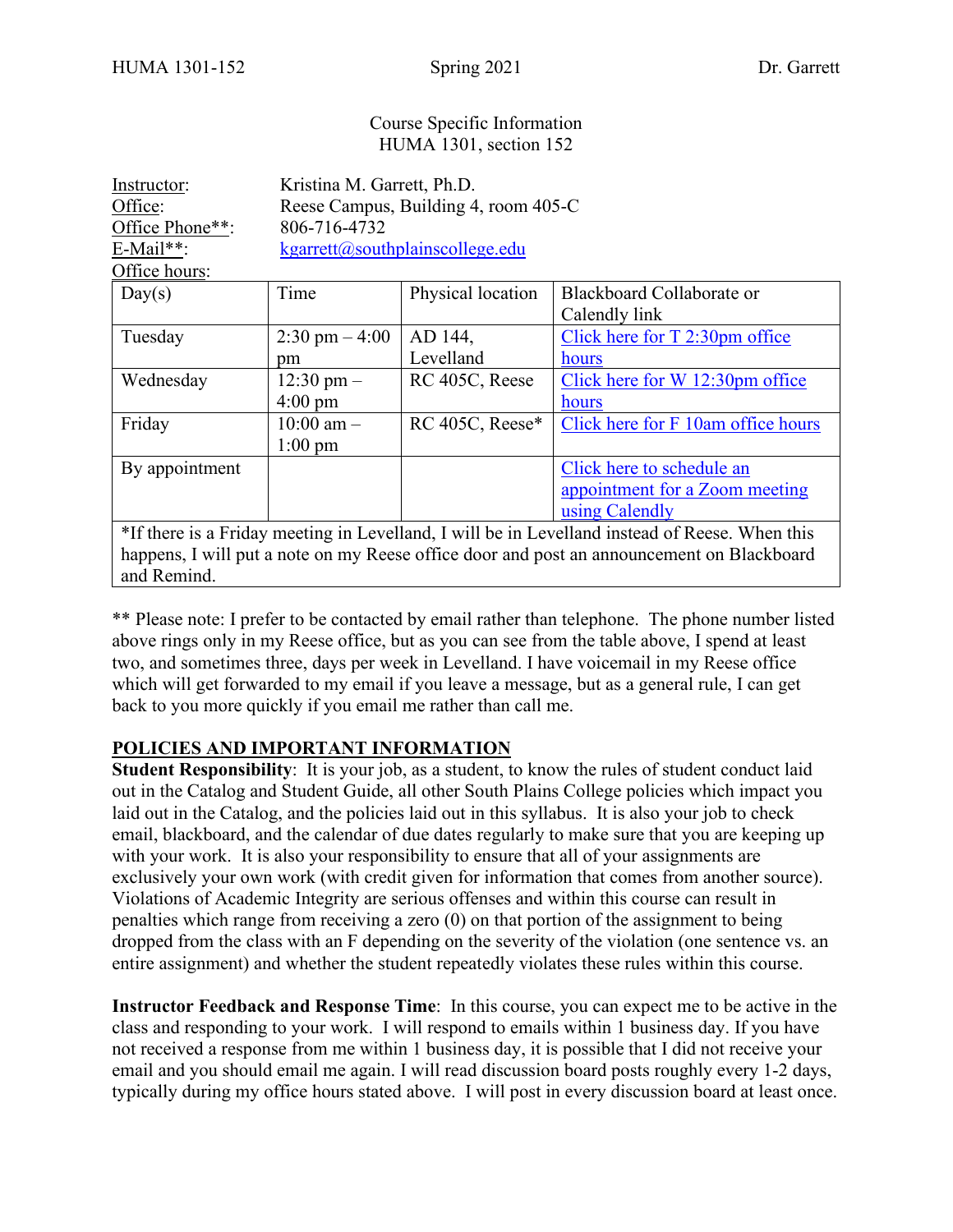Please note, rather than replying to every student's post, I will sometimes create one or two cohesive posts that summarize my feedback and thoughts on many posts from many students. This allows all students to find important information about using the terms/concepts correctly in one place, rather than spread out across multiple posts. Discussion board grades after the deadline to revise them in order to allow students to add information that they think of later which might raise their grade, typically within 1 week. In the event of an extenuating circumstance which delays the posting of grades beyond the expected 1 week, an announcement will be posted on Blackboard.

**Netiquette:** Please read the netiquette handout on Blackboard for a list of commonly accepted rules for being a responsible member of an online community. Most importantly, be considerate of your classmates. You can all disagree without insulting each other. Racist, sexist, or other bigoted remarks and slurs will not be tolerated. Abusive, harassing, or threatening comments will not be tolerated. Students who violate these policies may have discussion posts deleted (and therefore unable to receive credit) or may be removed from the class if the behavior continues after the student is warned.

**Course Specific Attendance Policy**: This online course follows a schedule. Like a face-to-face class, regular "attendance" is required. In addition to completing the required assignments, you need to log in regularly. Getting onto the Blackboard homepage where you can see all your Blackboard classes in one place does not count as logging into this class (just like coming to campus doesn't count as attending a face-to-face class)! In order for Blackboard to count you as logged in for this class, you need to click on the name of the class and be brought to this class's homepage. I will check the tracking data from Blackboard to see when you have last logged in and any student who hasn't logged in for 5 days straight may be dropped from the class, especially if they haven't contacted me to explain their situation and haven't done any of the work due during that time period.

**Required skills and technology**: In order to successfully complete this class, you will need regular access to a computer with reliable internet. You will also need to ensure that the computer has up-to-date versions of Adobe Flash Player, Java, and Adobe Acrobat (free PDF reader). Mozilla Firefox, Google Chrome, and Safari are the most stable, compatible browsers and many of the required online tools (such as Blackboard and Pearson REVEL) will work well with these browsers, but will malfunction with Internet Explorer and Microsoft Edge. It is your responsibility to keep your browser and plugins (Java, etc.) updated. You may also need to clear your browser cache occasionally in order to allow your computer to "forget" outdated settings. You will also need to be able to write clearly in standard business English as well as create using Microsoft Word and attach those documents in Blackboard or email.

**Late Work Policy:** On Pearson Revel chapter quizzes, any questions which are answered after the deadline will be given 50% credit. Exams are subject to the make-up exam policy listed below in the exams section of the syllabus. Late discussion board posts and comments will be accepted until the deadline for revising that discussion board and will be assessed a late penalty of 10% of the maximum grade possible for each calendar day late (including holidays and weekends).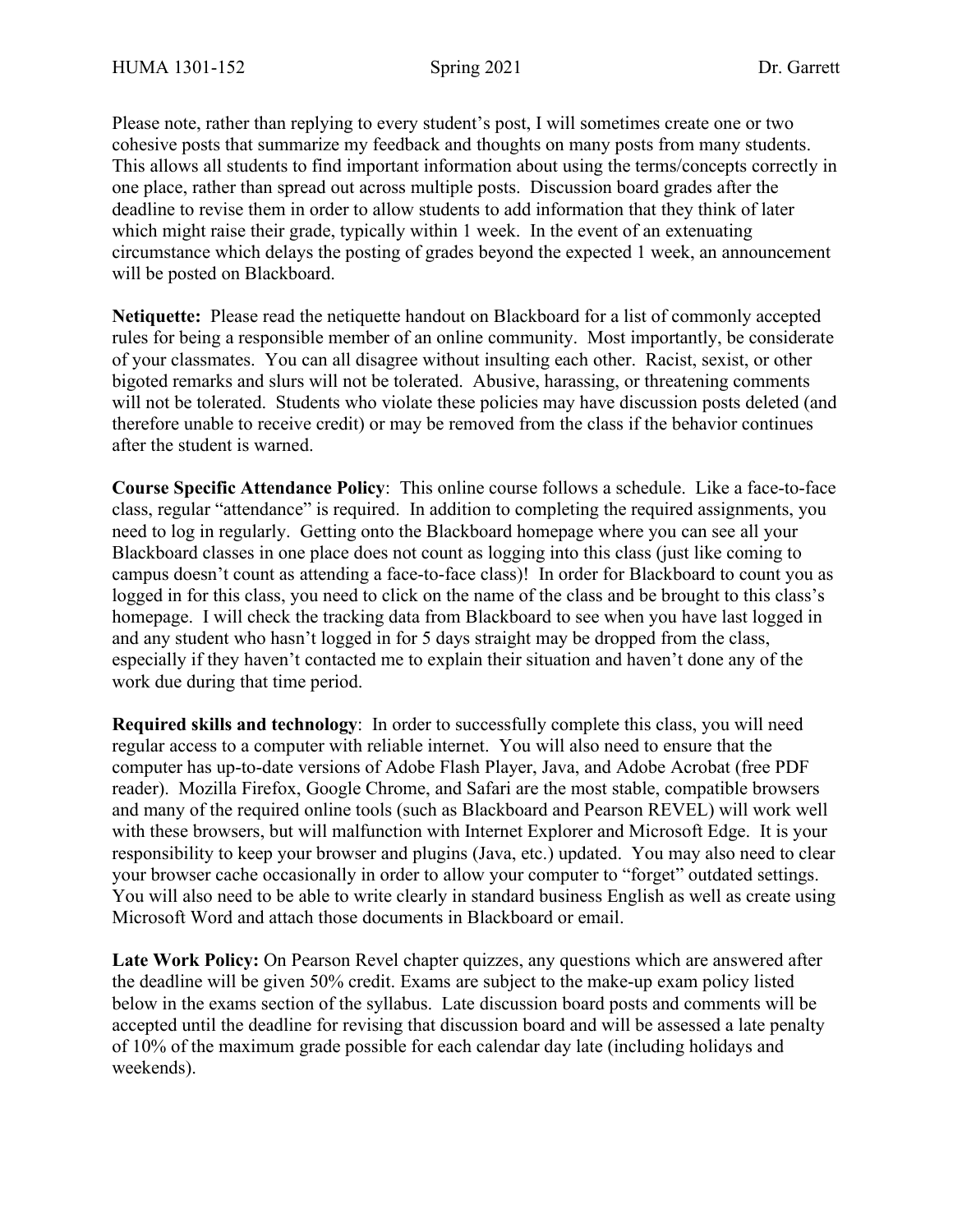### **ASSIGNMENTS**

### **1. Welcome Unit (60 points; 6% of final grade)**

On Blackboard, there is a Welcome Unit that contains the syllabus, a syllabus quiz, and a welcome discussion. The purpose of these assignments is to make sure that students are accessing the class right away and attempting all the different types of Blackboard tools that will be needed to successfully complete this course.

### **2. Pearson REVEL chapter quizzes (30 points each; Total of 300 points; 30% of final grade)**

*The required book for this class is an e-textbook. Access to this e-textbook was included in your tuition and fees (unless you opted out of Inclusive Access).* Within each chapter of the etextbook, there is a chapter quiz, worth 30 points. The best 10 chapter quizzes (out of 12 required chapters) will be worth up to 300 points toward your final grade. Please note: doing more than 10 chapter quizzes will allow you to earn extra credit in the class, with half the points from your lowest 2 Pearson Revel grades being applied to your extra credit points (which cannot exceed 50 points, see Extra Credit policy below). The schedule of due dates is in the tentative schedule on Blackboard.

### **3. Short Writing Assignment discussion boards (60 points each; Total of 240 points; 24% of final grade)**

There will be four short writing assignments in this class which will be posted in a discussion board. Part of your grade will be to provide peer review feedback to two classmates. Each writing assignment will require that you reflect on and apply material from class focused on starter questions that I provide to you. These assignments will go beyond your ability to remember the concepts and focus on your ability to think critically about the material and relevant issues. Be sure to read the detailed instructions carefully and make sure that you cover all of the required elements. Not addressing all of the required elements is the most common reason for a student to lose points on these assignments. To give you an opportunity to make revisions or corrections based on peer review replies from your classmates, each discussion board will stay open past when peer review replies are due. Due dates for original posts, due dates for peer review, and the dates when discussion boards close can be found in the tentative schedule on Blackboard.

#### **4. Exams (100 points each; Total of 400 points; 40% of final grade)**

There will be four exams this semester. The fourth exam (final exam) will count the same as the first three but will be a mix of new material and material from exams one through three. All exams may include a mix of any of the following types of questions: multiple choice, True/False, matching, fill in the blank, short answer/essay. The listing of exam dates is in the course schedule on Blackboard. Exams will be available on Blackboard for three (3) calendar days, from 8 AM on the first day until 11 PM on the third day (a total of 63 hours). If you miss an exam and can demonstrate that there were extenuating circumstances, you will be able to take a make-up exam during finals week. The fourth exam cannot be made up because it is at the very end of the semester.